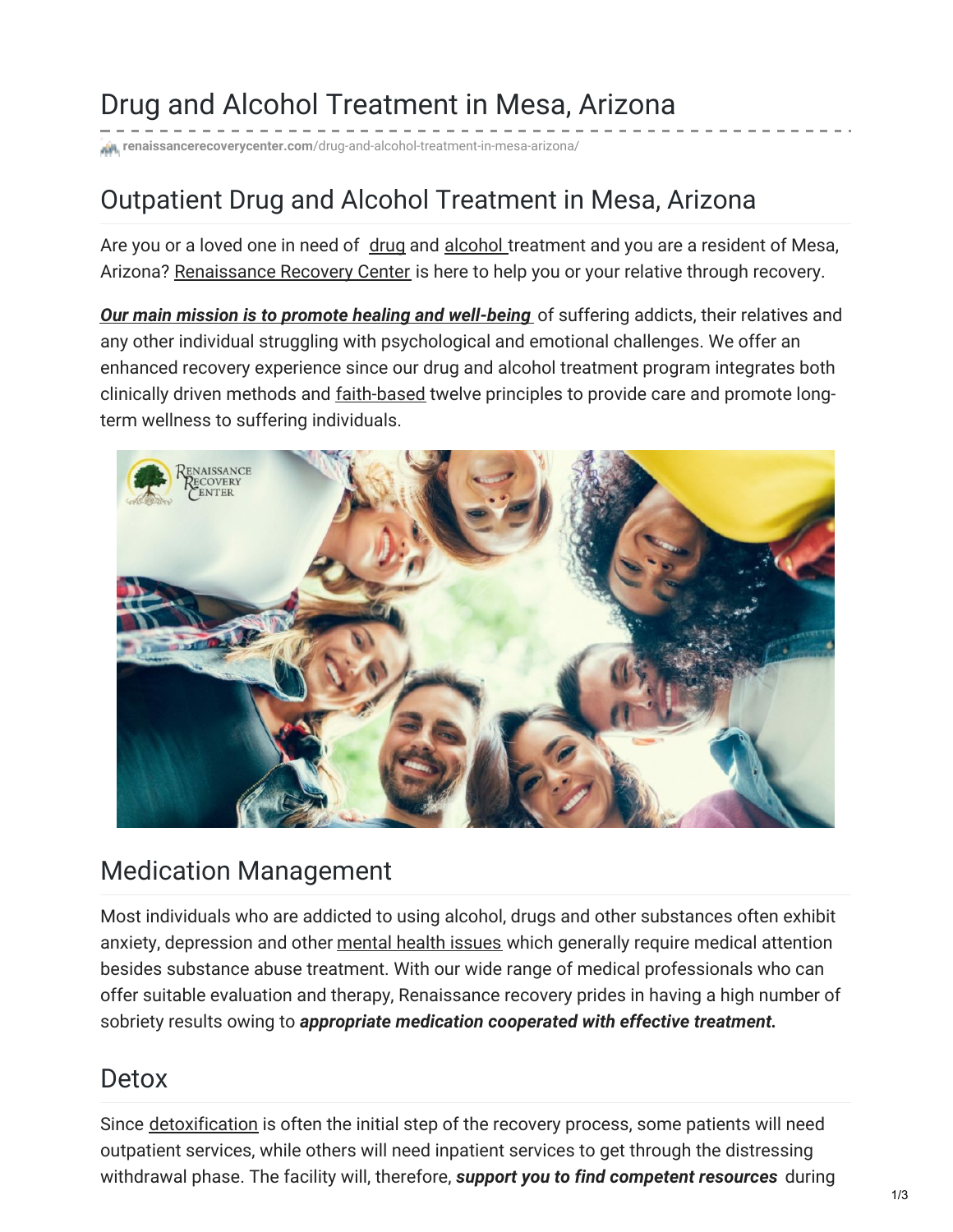this elementary stage.

# Sober Living/Transitional Housing

In the initial stages of recovery, it is essential to have sufficient housing and social support systems, usually brought about by a secured and organized environment. Its advantage is the creation of a therapeutic locality and independent living which will eventually lead to sober living. With their properly managed and licensed sober living homes, *Renaissance Recovery Center has the advantage of offering outpatient treatments, at the same time continuing to be in the real world*.

*We have an intensive 60-day strategic outpatient program* , with an outlined all-inclusive plan that combines family engagement, individualized counseling, and group sessions purposely for those [struggling](https://www.renaissancerecoverycenter.com/about-us/the-disease-model-of-addiction/) with addiction.

*The program runs three nights per week* and is inclusive of *one individual session along with family [counseling](https://www.renaissancerecoverycenter.com/family-program/) services weekly*. The group is purposely for creating a friendlier environment which allows for a personal recovery feeling while at the same time retaining the advantages of a group setting. The 60-day primary outpatient program accentuates on the following principles:

- *Personal Integrity***:** Sincerity, open-mindedness, and readiness are key to recovery. At Renaissance recovery center, we assist our clients in exercising and incorporating these qualities attributed to character building.
- *Group integrity:* Groups are often regarded as groundwork for recovery since they enable addicts struggling with denial and self-deception to interact and view other perspectives which allows them to see the reality of drug and alcohol dependency. Group therapy is, therefore, an essential component which demands the zeal to give and receive aid honestly and decorously.
- *Staff integrity:* It is usually of great importance to have staff who have had the personal experience of recovery. Since the staff at Renaissance recovery center have extensive intimate experience, they know what it takes to put drug and alcohol abuse to fall.

# After Care Program

After the 60 days initial strategic program, Renaissance Recovery Center offers a *90 days aftercare program consisting of one group session per week* where issues linked to long-term sobriety alimony are addressed. This is usually an essential phase of treatment since clients are provided continuing support and fortification to implement the skills and tools of recovery. Since the length of treatment is the major seer of long-term sobriety, Renaissance [insurance](https://www.renaissancerecoverycenter.com/insurance-coverage-for-addiction-treatment/) provides their clients with the necessary time and resources to realize the best results.

*At [Renaissance](https://www.renaissancerecoverycenter.com/) Recovery Center, we also have an ongoing alumni group* which offers support along with an opportunity for service since we understand that recovery happens within relationships.